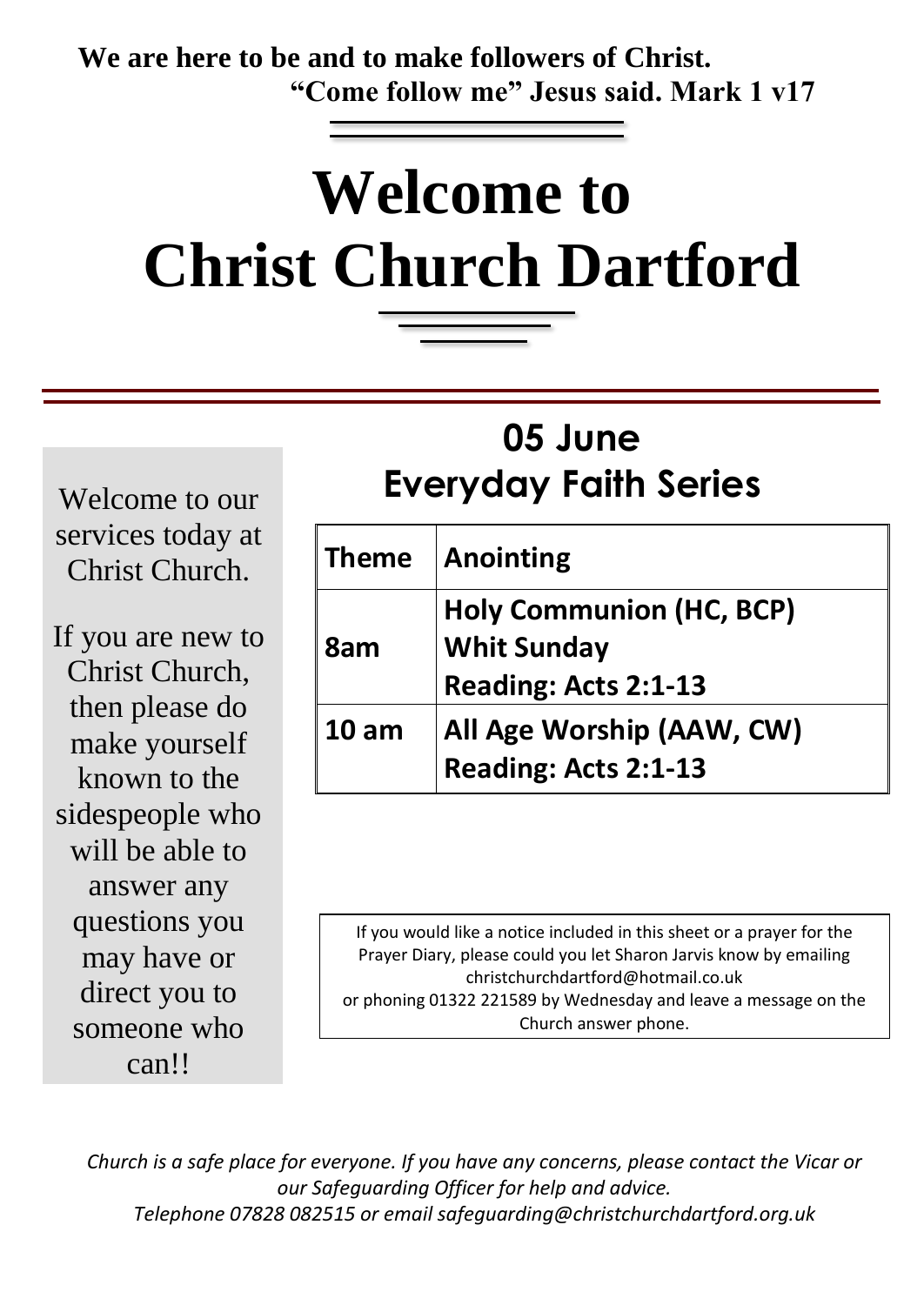| At the church this Week |  |  |
|-------------------------|--|--|
|-------------------------|--|--|

| Monday 6 <sup>th</sup> June    | 9:45am             | Housegroup in church                          |
|--------------------------------|--------------------|-----------------------------------------------|
|                                | 2:30 <sub>pm</sub> | Parish Magazine Planning<br>meeting in church |
| Tuesday 7 <sup>th</sup> June   | 9:15am             | Toddlers in church                            |
|                                | 11am               | Toddlers in church                            |
|                                |                    |                                               |
|                                | 1pm to 4:30pm      | 'Refresh' Café in church                      |
| Wednesday 8 <sup>th</sup> June | 2pm                | Prayer in church                              |
| Thursday 9 <sup>th</sup> June  | 1:30 <sub>pm</sub> | Housegroup in church                          |
| Sunday 12 <sup>th</sup> June   | 8am                | <b>Morning Prayer</b>                         |
|                                | 10am               | <b>Holy Communion</b>                         |

### **Queen's Platinum Jubilee Garden Party**



#### **TODAYat 12 noon**

This will be a time for sharing in fun and fellowship with our local community in our church grounds with garden games, a hot lunch at 12:30pm followed by strawberries and cream

for dessert and there will be a 'Best Crown' competition. The event is free but voluntary donations will be welcome.

Various type of **HELP** is needed at our Queen's Platinum Jubilee Party, if you can help then please do speak with Richard or Lynne who will gladly give you a job! Jobs needed to be done are: helping preparing lunch, serving food and the inevitable washing up afterwards and the clearing of the site post the party as well as manning the Bouncy Castle and outdoor games.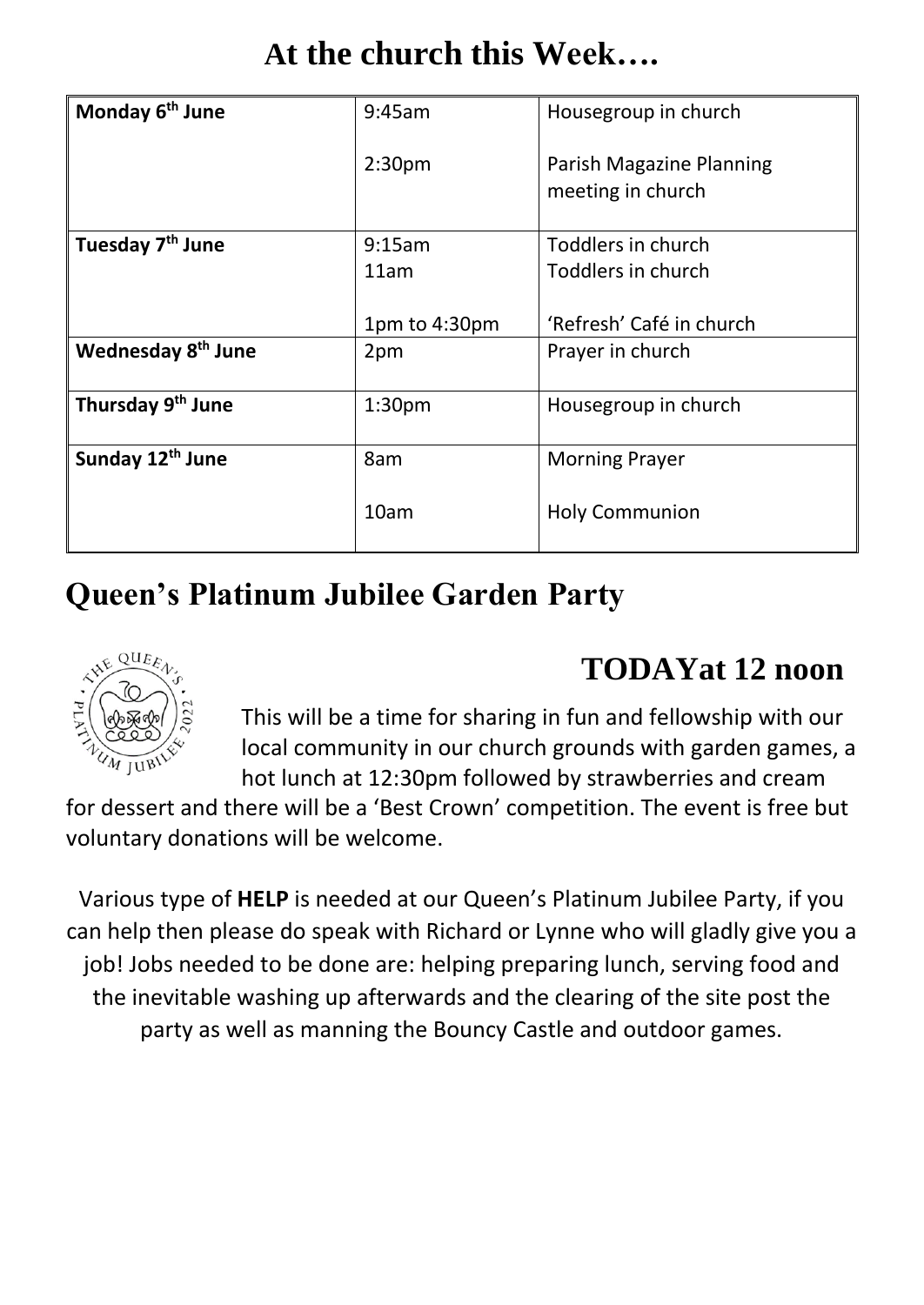#### **General Church Notices**

**Communications and Image Consent Forms** – Due to changes in legislation we need to ensure that we have your permission to communicate with you and to use your image in our varied communications. Your privacy is important to us so please can you visit the **POP UP STAND** at the back of church to complete the necessary paperwork. If you have any queries, please do speak with either Gill Smith or Sharon Jarvis.

**Volunteers required - 102 Chastilian Road** Our new Curate, Alex Coakley-Youngs, and his family will be moving into 102 Chastilian Road in mid-August. There is some work to be done now to get it ready for them - mainly painting, cleaning and gardening. Can you lend a hand for a couple of hours or longer on **9th, 10th or 11th June?** Some of our Buildings Team will be there between 9am and 5pm each day and would be very grateful for your help. Any questions, contact Tony Addison.

**Church Picnic on Saturday 9th July at Hall place at 1pm** – as the school year closes we are celebrating with a Church Picnic at Hall Place. Please do invite your friends as the church family comes together to enjoy a fun filled afternoon and bring a packed lunch and outdoor games to share.

A number of church members are attending the **New Wine United Event** in the summer at the East of England showground in Peterborough from **Saturday 23rd July to Thursday 28th July.** This will be a time of celebrating everything God has been doing in our lives, churches, and communities with impactful teaching, worship, Holy Spirit ministry, community, connection, and transformational encounters with God. There will be programmes for all ages, with New Wine Kids groups and LUMINOSITY for 11-18s.

The New Wine organisation are looking for youth and adult volunteers to help out at the event either full or part time and are offering discounted places for those that volunteer, is this something that you could do?

Please speak with Richard or Lynne for further information.

A family associated with Christ Church has a mobility scooter available for free. If you are interested speak with Richard.

**Privacy Notice** – our Privacy Policy is available at the bottom of the home page of the church website – <https://christchurchdartford.com/>

Please read this so that you know exactly what we do with your personal data.